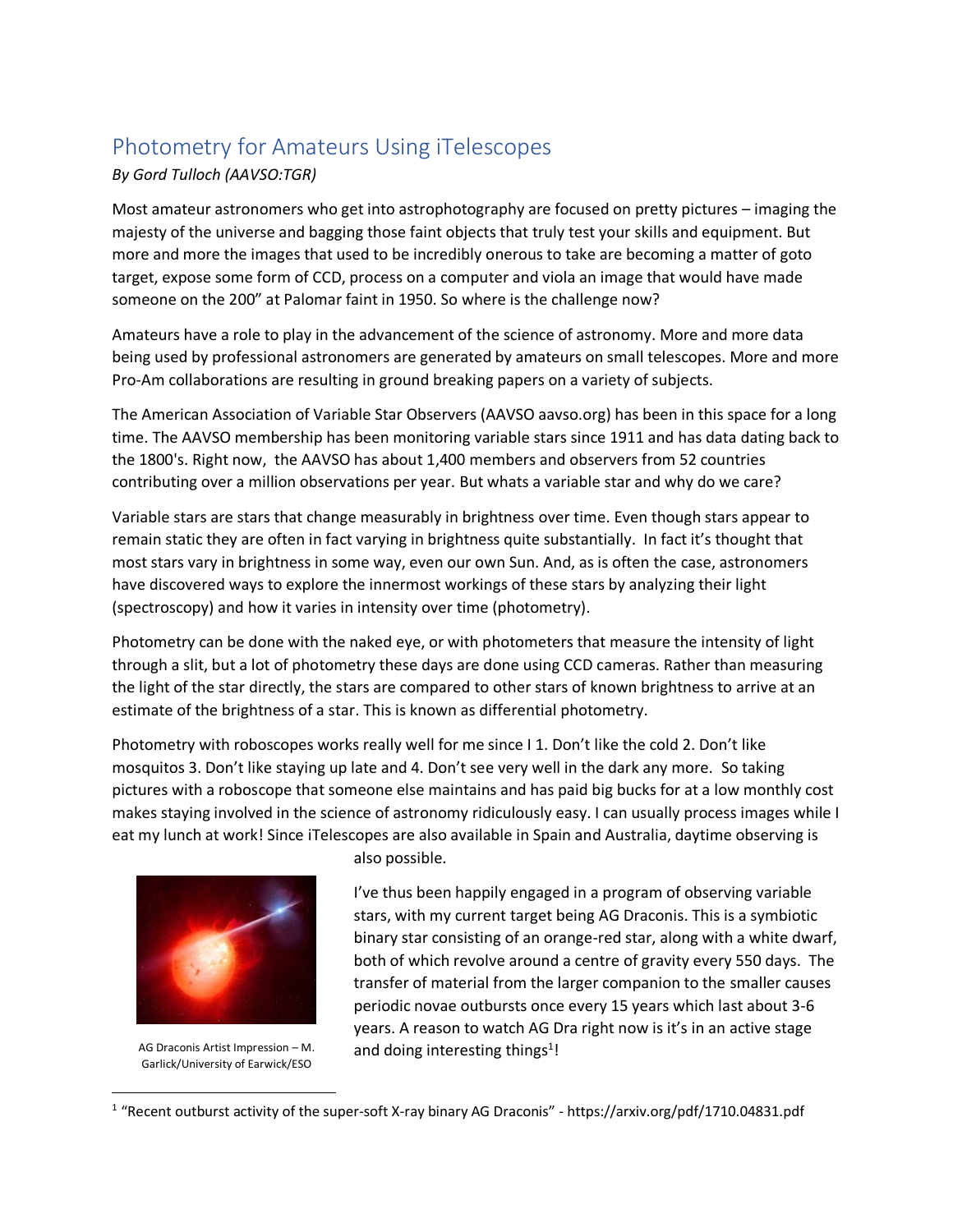So AAVSO put out a request for observations <sup>2</sup> of AG Dra in Apr 2017 requesting daily observations in a variety of wavelengths. Since I'm still perfecting my process and it's an easy target, it seemed a good candidate for an observing program.



 $\overline{\phantom{a}}$ 

Using an iTelescope in New Mexico (see left) I set up observing runs to take pictures of AG Dra using a monochrome CCD camera and several photometric filters. The reason for using a monochrome camera and filters is that you image the star in known wavelengths. Unlike the normal Red Green Blue and Luminance filters used to take astrophotos, photometric filters are UBVRI or Ultraviolet, Blue, Visual, Red, and Infrared wavelengths. Measuring the brightness of a variable in these wavelengths and how that brightness varies provides astronomers with a lot of information about the characteristics of the star or system. As well keeping these stars under observation allows amateurs to alert professional astronomers with high precision instruments that something is going on with the object so they can have a closer look.

So how does one make a photometric measurement?

The first phase is much the same as taking pretty pictures – a telescope on a very stable mount is pointed at the star and an exposure is made. The iTelescope system incorporates equipment and a software environment (see below) that would be a massive investment for an amateur but essentially rents it to me on an hourly basis for a low monthly purchase of usage points.



iTelescope 005 Desktop image

<sup>&</sup>lt;sup>2</sup> "Alert Notice 572: AG Dra monitoring requested" - https://www.aavso.org/aavso-alert-notice-572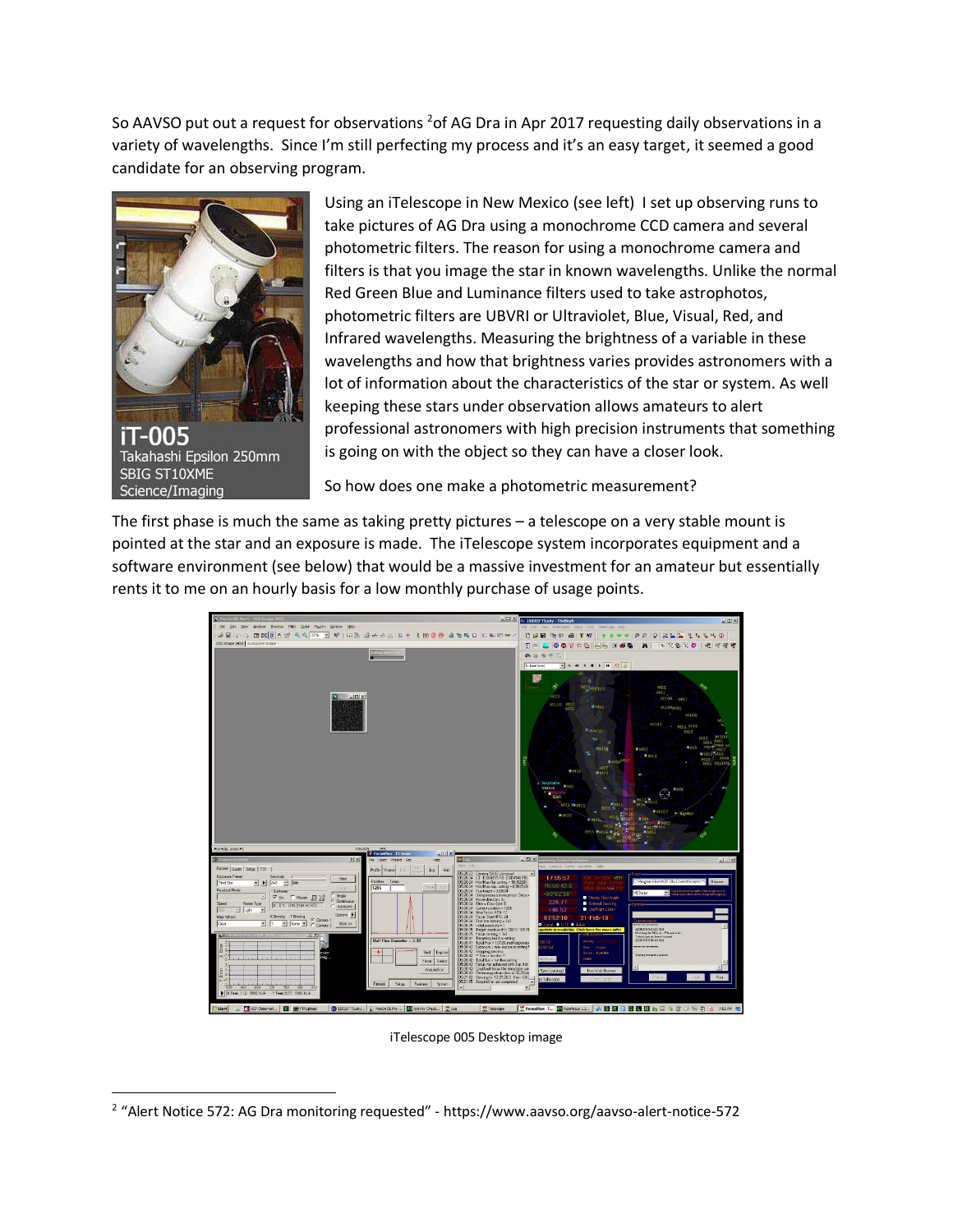A simple to use web interface allows users to simply and easily execute the mechanics of pointing the scope and making the shot, and also automates calibration functions to remove bias, flats, and darks from the image, resulting in a perfectly calibrated image to do science with. In addition the image is plate solved so the actual RA and Dec for the image is embedded in the FITS format file (a dedicated format for astronomy that includes both image and meta data) to facilitate analysis.

Using the ACP software that runs the iTelescope can be done manually, but I generally simply make an appointment that executes a specific script for the imaging I want to do. My script for AG Dra is as follows:

```
#vphot
#defocus
#count 4,4,4
#interval 30,30,30
#binning 1,1,1
#filter V,B,I
AGDra 16.028055555555557 66.80277777777778
```
This script tells ACP to take 4 images of 30s each at 1 binning using a V filter, a B filter, and an I filter. The image is slightly defocused which is helpful in analyzing photometric data. Once imaging is complete the images are copied directly to my account on the AAVSO VPHOT photometry web application, normally by 9am the next morning. I can schedule multiple observing sessions throughout the week through a spiffy reservation system (see below). Each session takes 15 minutes to run and is about 5 minutes of actual imaging time, so the cost (at my current lowest discount level) is \$5/session<sup>3</sup>.



 $\overline{a}$ <sup>3</sup> Costs for iTelescopes are in points that at the lowest discount levels (not counting membership level and moon phase discounts) is essentially \$1US per imaging minute at my Starter-Trial level. Plans that buy 40,60, 90, 160 etc. points for \$1USD/point offer steeper discounts on imaging minutes. Education plans are available.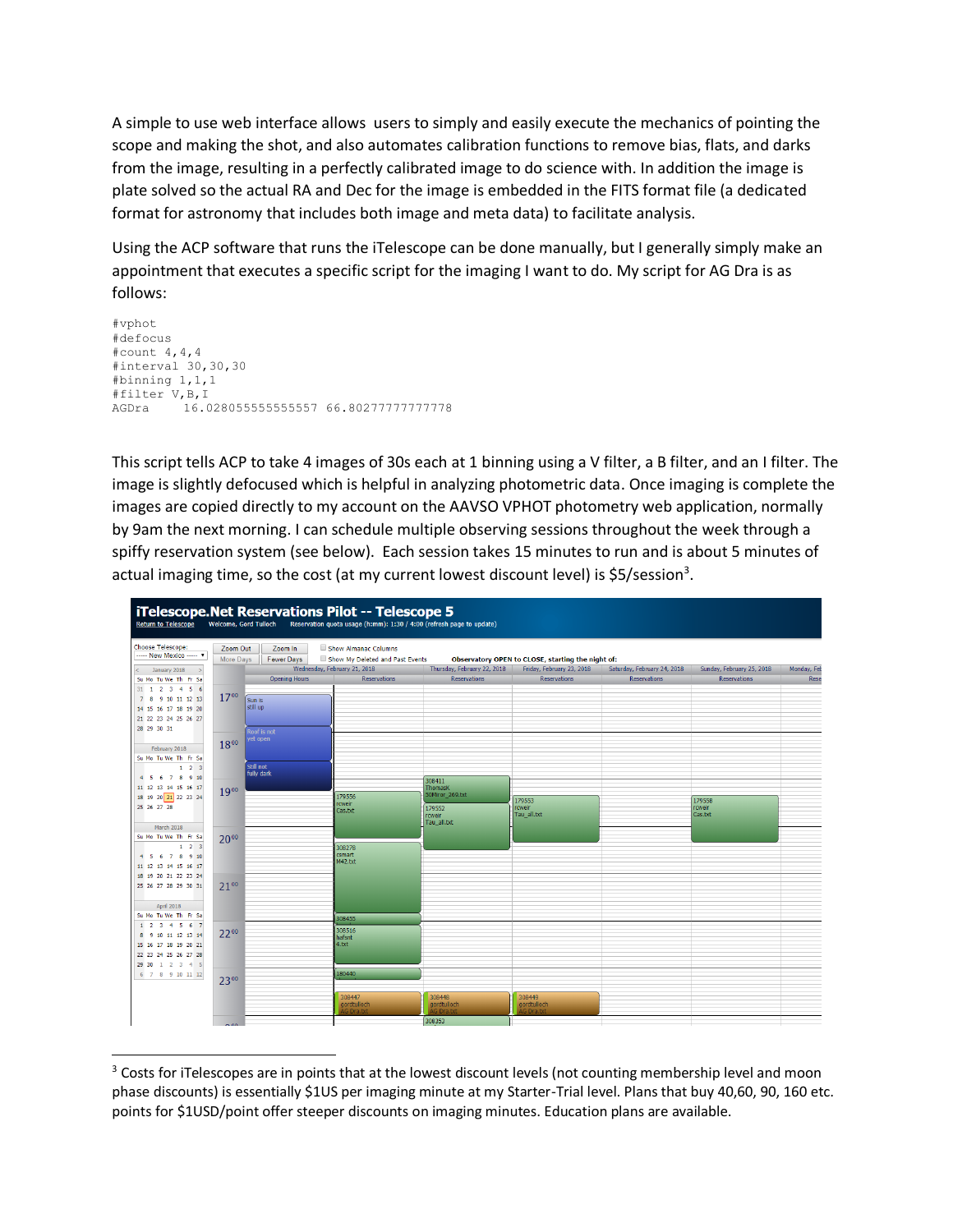The next day I log into VPHOT via the AAVSO site and can see my images loaded. From VPHOT I can stack the images to increase signal to noise ratio - hence the multiple exposures. I'm experimenting to see what SN ratio is most cost effective - 10 images gave me extremely low SN ratios but cost a lot! I can then load the images into an analysis page to see what I ended up with. VPHOT is really nice in that it has functions to identify the variable star in the field and also comparison stars with a mouse click.



This screen gives you the image taken with comparison stars. Each star is surrounded by an aperture which contains the star in question as well as a comparison of the background sky in an annulus circle. Comparing the apparent flux of the variable star against comparison stars carefully selected for best seeing (measured by the FWHM measure) and Signal to Noise ratio allows me to get a pretty accurate magnitude estimate for the star. Once I have the magnitude estimate I can dump the information out into a text file like the following:

```
#TYPE=EXTENDED
#OBSCODE=TGR
#SOFTWARE=VPhot 3.1
#DELIM=,
#DATE=JD
#OBSTYPE=CCD
#NAME,DATE,MAG,MERR,FILT,TRANS,MTYPE,CNAME,CMAG,KNAME,KMAG,AMASS,GROUP,CHART,NOTES
AG Dra,2458161.92834,11.036,0.005,B,NO,STD,ENSEMBLE,na,117,12.302,1.3969,na,X22691LM,na
```
You can see from this file my AAVSO observer code TGR (rawr!) is submitting VPHOT 3.1 produced data for AG Dra for Julien date 2458161 etc. with a B filter of mag 11.036 +- 0.005 magnitude.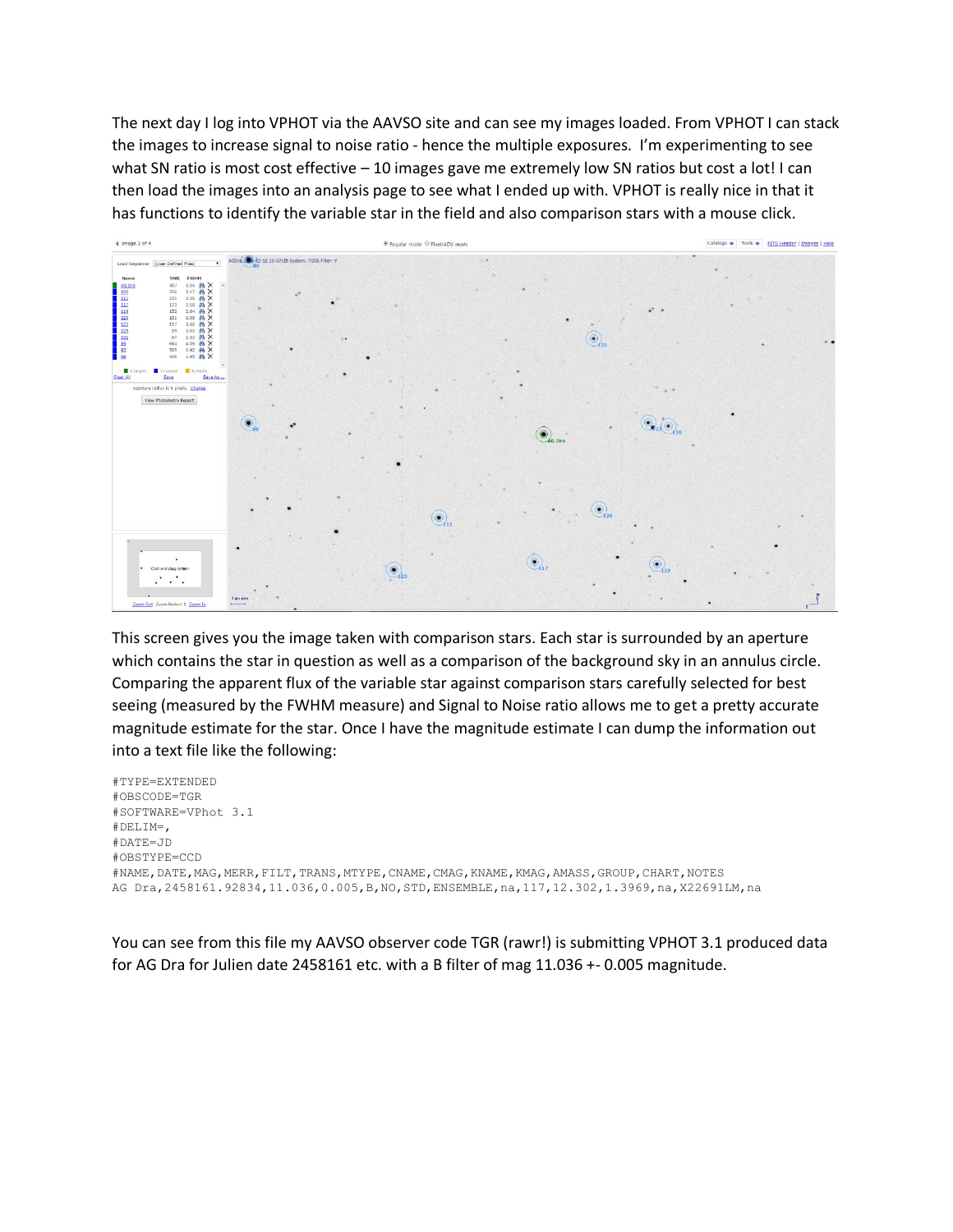

The end result is an addition to the light curve for the star which is distinctive and can be analyzed to determine what is happening with the star.

In this plot for AG Dra you can see that few data points are available in Infrared so more observations have value (including my observation at top right) whereas lots of observers are contributing Visual and Blue wavelength observations.

Photometry is an interesting and rewarding activity that allows you to make a positive contribution to the science of astronomy while having fun learning about new objects in the sky, and actually taking measurements of them. While you can use just about any telescope and camera to take photometric images, the iTelescope system makes it easy for anyone to engage in the science without a huge outlay in time and cost of equipment. The cost is not inconsiderable however – running my script every night would cost \$150 per month! But running an occasional campaign and letting points accumulate even on on a \$19.95/mo plan makes it quite affordable, especially if like me you tend to have long breaks between spurts of activity.



On other fronts I've been experimenting with iTelescope T17 in Australia, which has a Staranalyzer 200 in it's custom filter slot. T17 is a 0.43m Planewave CDK on a Paramount with a a FLI ProLine E2V CCD47-10-1-109 CCD camera that has 'extended red sensitivity' when compared to standard CCD's. This gives the scope almost a near infrared mission profile. T17 holds multiple world record achievements for the most distant objects imaged by amateur astronomers.

This large aperture scope combined with the Staranalyzer 200 spectroscopic diffraction grating filter should enable reasonable resolution spectra to be obtained from my target variables. I've used a Staranalyzer 100 on my scope years ago so this is an exciting option on really high end equipment with flawless pointing accuracy that will do a good job. The cost is a bit steep at 136 points per imaging hour (versus T5 at 34) but for occasional spectra that's not a huge drawback.